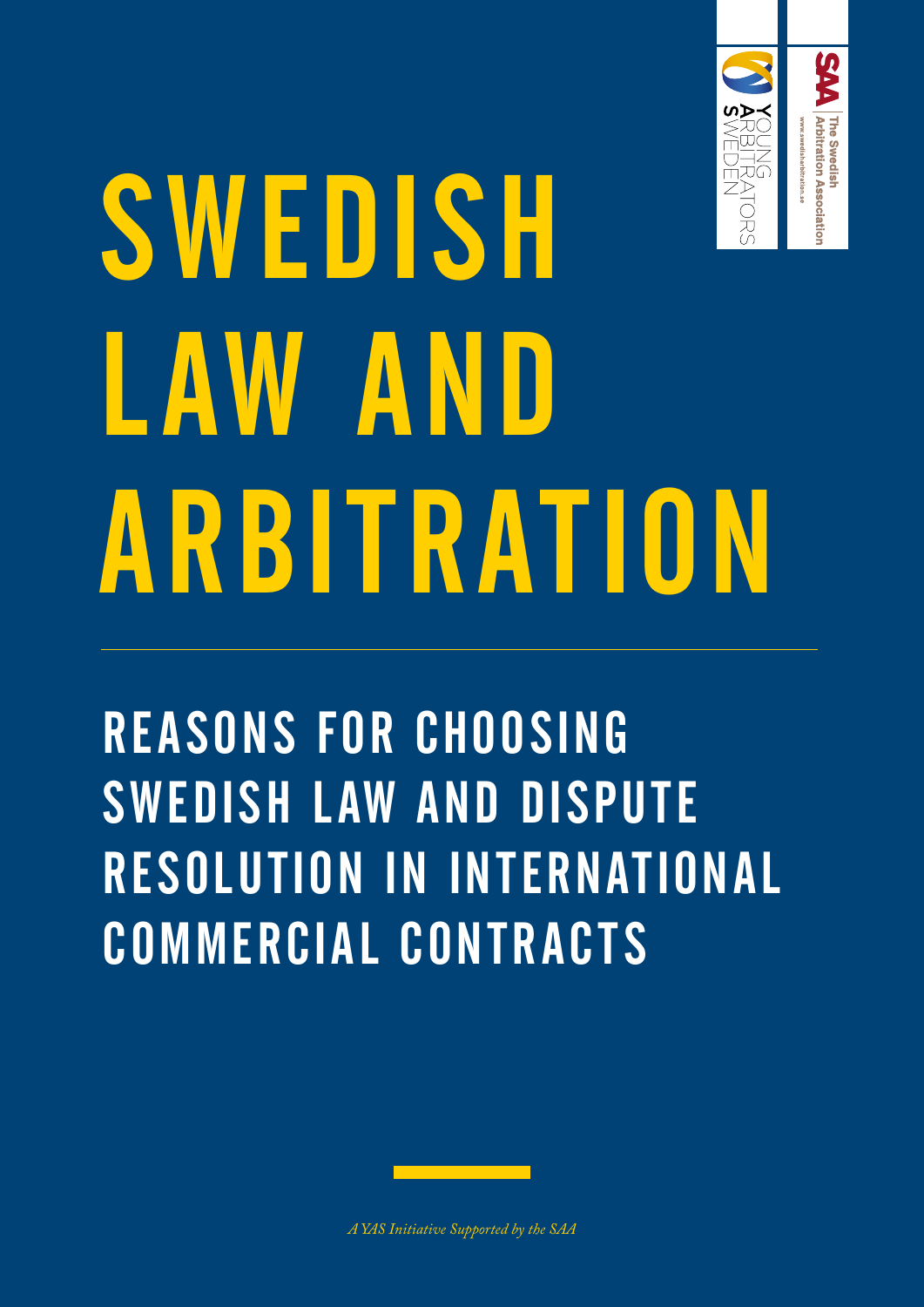# INTRODUCTION



Sweden is praised and recognized globally for its transparency and for its consistent adherence to the rule of law.<sup>1</sup> On the basis of such recognitions, Sweden, or rather its capital city Stockholm, has become one of the leading venues for international arbitration. Sweden has a stable, predictable and long-standing legal system based on solid democratic traditions.

Sweden is considered to be a civil law jurisdiction and, as such, Swedish law is predominately based on statutes. That being said, Swedish case law is well developed and an important part of the legal sources applied by courts and tribunals. On this basis, Sweden is characterized as a mixture of common and civil law, which contributes to making parties, counsel and arbitrators from both legal traditions feel equally at home when arbitrating in Sweden. Swedish substantive law is easily accessible and its application seldom offers any surprises to the international businessperson, making non-Swedish lawyers and arbitrators feel at home with the legislation as well. Indeed, Swedish substantive law is already a preferred choice in many commercial contracts with no connection to Sweden other than the parties' choice of law.

In this document Young Arbitrators Sweden ("YAS"), in cooperation with the Swedish Arbitration Association ("SAA"), has set out to briefly highlight some features of Swedish substantive law and describe the characteristics of arbitration in Sweden. $^{2}$  The document does not set out to comprehensively cover these areas but rather to provide the reader with a quick guide of what can be expected when choosing Swedish substantive law and arbitration in Sweden.

YAS is an organization with approximately 400 Swedish and international members. YAS aims to increase knowledge and interest amongst young practitioners in the field of arbitration by arranging seminars, conferences and other activities and by coordinating arbitration events with other international arbitration networks.

<sup>&</sup>lt;sup>1</sup> Sweden is consistently ranked at the top of both Transparency International's Corruption Perception Index ([http://www.transparency.org/cpi2015\)](http://www.transparency.org/cpi2015) and the World Justice Project's Rule of Law Index (<http://worldjusticeproject.org/rule-of-law-index>).

 $^{2}$  This document is based on YAS Intitiativ 2012 authored by Linn Bergman, Gisela Knuts, Kristoffer Löf, Fredrik Norburg, Björn Rundblom Andersson, Rikard Wikström and Marie Öhrström.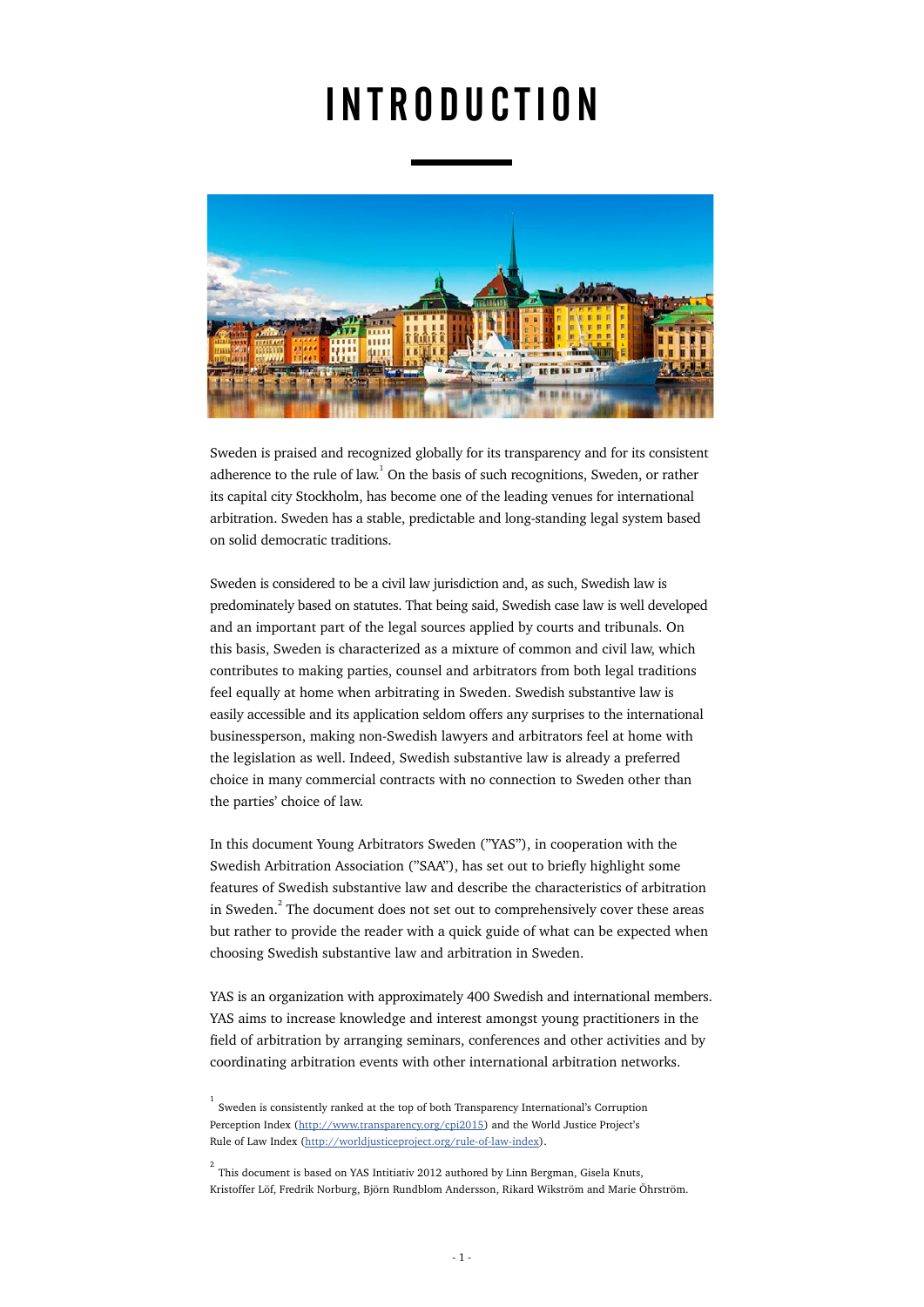## TABLE OF CONTENTS

| 1. WHY SWEDISH SUBSTANTIVE LAW?                                                                                | 3           |                                         |   |
|----------------------------------------------------------------------------------------------------------------|-------------|-----------------------------------------|---|
| Neutral and Predictable Law<br>Respecting Freedom of Contract<br>Simple and Straightforward Contract Mechanism | 3<br>3<br>4 |                                         |   |
|                                                                                                                |             | Commercial Realism Over Legal Formalism | 5 |
|                                                                                                                |             | <b>Effective Remedies</b>               | 5 |
| Swedish Substantive Law Available in Foreign Languages                                                         | 6           |                                         |   |
|                                                                                                                |             |                                         |   |
| 2. WHY ARBITRATION IN SWEDEN?                                                                                  | 7           |                                         |   |
| Transparent and Trustworthy Arbitration Venue                                                                  | 7           |                                         |   |
| Long-standing Tradition                                                                                        | 7           |                                         |   |
| Arbitration-Friendly Legal Environment                                                                         | 8           |                                         |   |
| Active and Competent Arbitration Community                                                                     | 9           |                                         |   |
| Advanced Training of Arbitrators and Counsel                                                                   | 10          |                                         |   |
| Convenient and Well-Functioning Venue                                                                          | 10          |                                         |   |
|                                                                                                                |             |                                         |   |
| 3. WHY THE SCC?                                                                                                | 11          |                                         |   |
| General considerations                                                                                         | 11          |                                         |   |
| Global Standing                                                                                                | 11          |                                         |   |
| Efficiency in Terms of Time and Costs                                                                          | 11          |                                         |   |
| Institutional Excellence                                                                                       | 12          |                                         |   |

Party Autonomy and Flexibility 12 Innovative Approaches in Developing Best Practices 13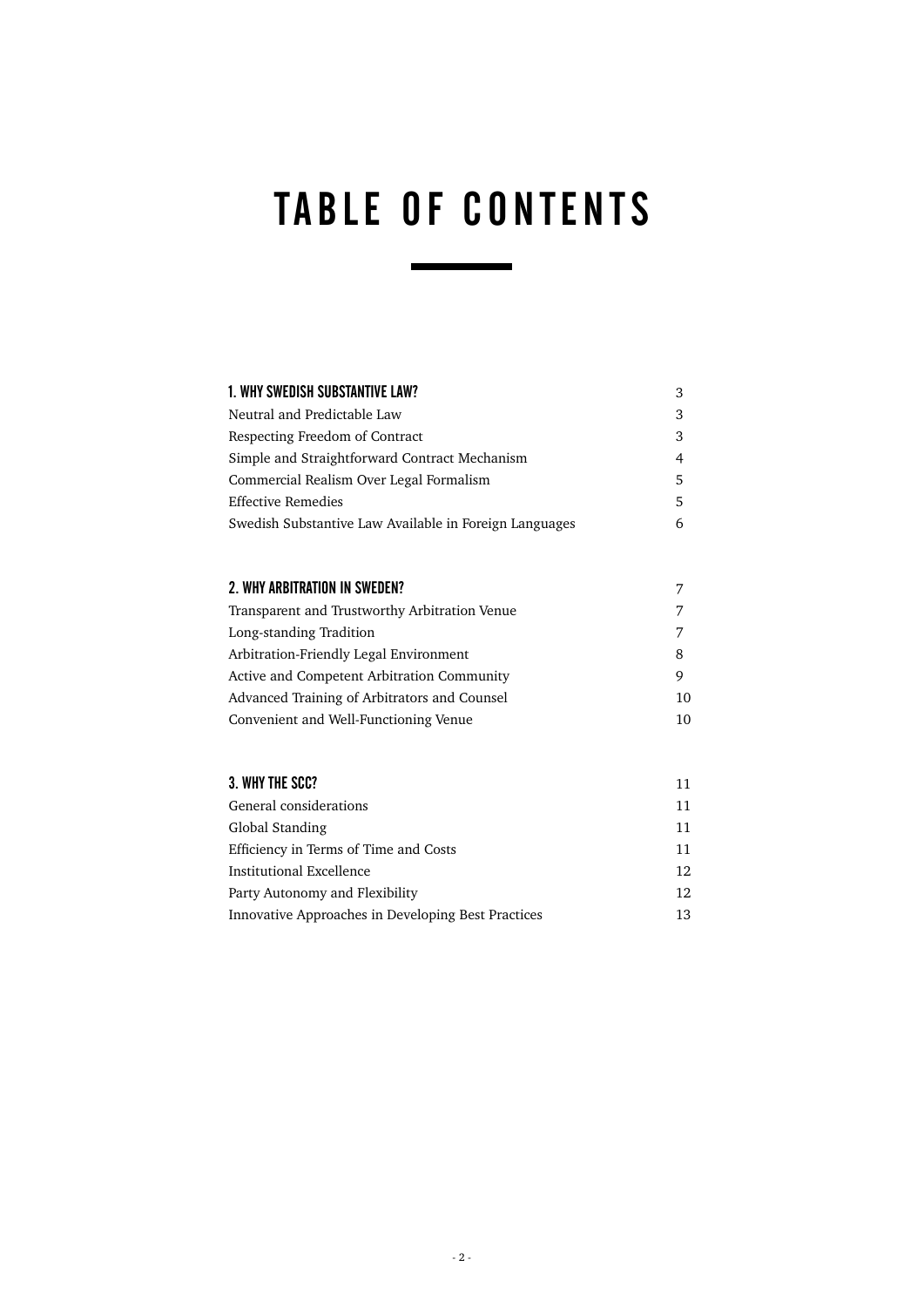## 1. WHY SWEDISH SUBSTANTIVE LAW?

#### 1.1 NEUTRAL AND PREDICTABLE LAW

**1.1.1**. Swedish law provides for a neutral and predictable foundation for international trade. This is why Swedish law is frequently chosen as the governing law of international commercial contracts.

**1.1.2.** The Swedish legislative process has a firmly-rooted comparative approach to law making. As a result, Swedish commercial law and its principles are predictable and familiar to non-Swedish lawyers as well.

**1.1.3.** Swedish law is often categorized as a "middle ground" between civil law and common law because it possesses features both from civil and common law traditions. Swedish private law derives from both statutes and case law. Therefore, both civil law and common law practitioners can easily recognize the system and coordinate a dispute under Swedish law.

**1.1.4.** As regards the international sale of goods, Sweden has ratified the CISG (United Nations Convention on Contracts for the International Sale of Goods) and the Swedish Sale of Goods Act accords with the CISG's principles.

**1.1.5.** Sweden is a member of the European Union and its laws form part of the Swedish legal system.

#### 1.2 RESPECTING FREEDOM OF CONTRACT

**1.2.1** Swedish contract law is founded on the principle of freedom of contract.

**1.2.2** Contracts are enforced in accordance with their terms and the principle of *pacta sunt servanda* is fundamental. Commercial contracts may only be modified or invalidated in exceptional situations.

**1.2.3** The law places very few restrictions on party autonomy.

**1.2.4** Nevertheless, the Swedish Contracts Act sets forth certain rules under which an otherwise binding agreement or other legal act can be altered or declared void on the grounds of duress, fraud, deceit or usury.

**1.2.5** Furthermore, section 36 of the Swedish Contracts Act contains a general provision that permits one or more individual terms in a contract to be modified or set aside if the term is unconscionable considering the content of the contract, circumstances related to the formation of the contract, subsequent events or other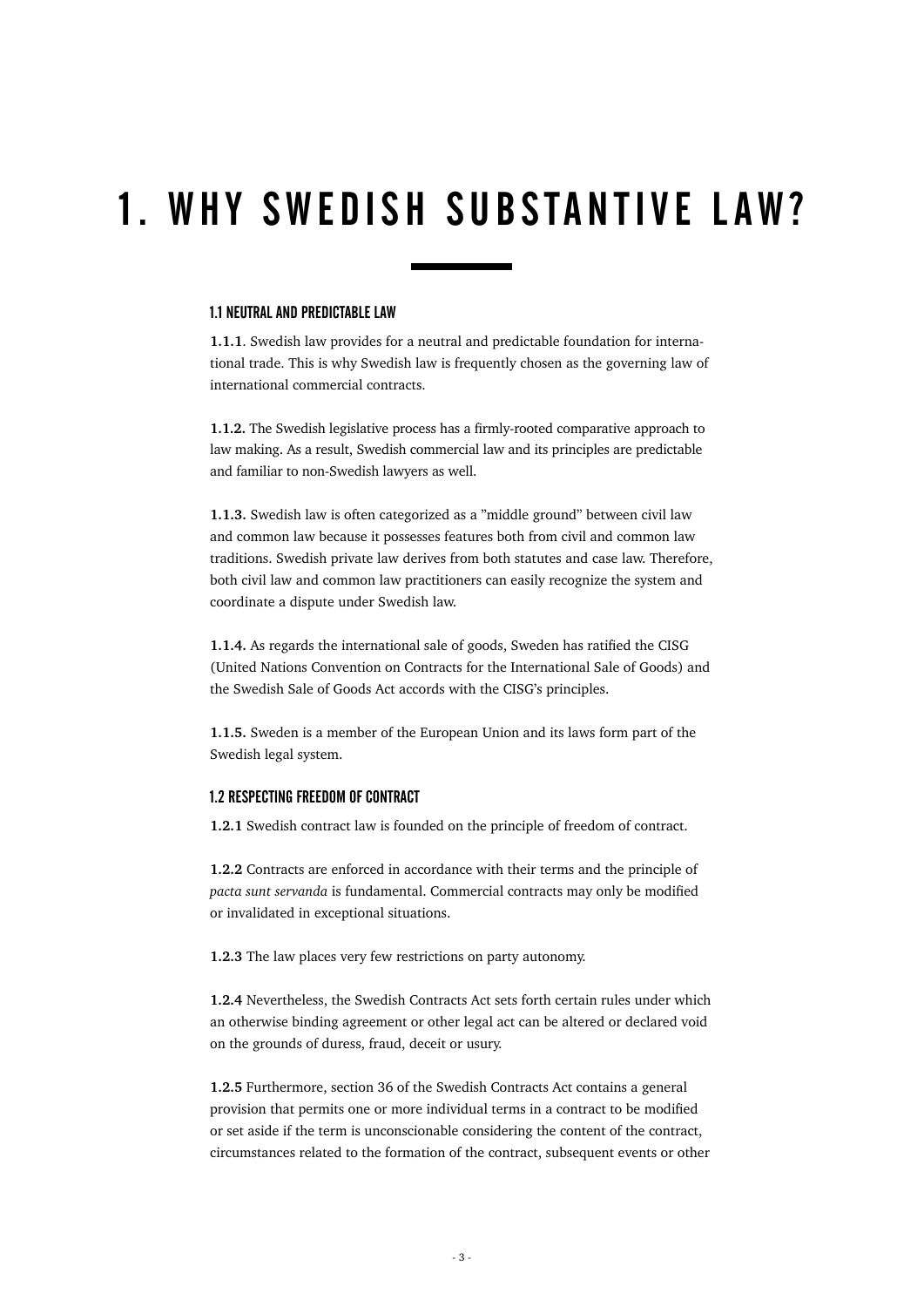circumstances. If the whole contract is considered unconscionable, it may be set aside in full. As section 36 of the Contracts Act may in theory be given a broad application, it is not uncommon for parties wishing to modify or set aside parts of an otherwise binding contract to make reference to this statutory provision. However, the purpose of the provision is primarily to protect parties in relationships in which one party is inherently weaker than the other. In practice, the scope for applying section 36 of the Contracts Act in business-to-business contracts is therefore limited and in the overwhelming majority of commercial cases it has been rejected in favor of *pacta sunt servanda*.

#### 1.3 SIMPLE AND STRAIGHTFORWARD CONTRACT MECHANISM

**1.3.1** Swedish law on the formation and interpretation of contracts is in line with the UNIDROIT Principles of International Contracts and the Draft Common Frame of Reference (DCFR).



**1.3.2** There are no formal requirements with respect to the conclusion of commercial contracts under Swedish law (with very few exceptions, *e.g.* contracts for the conveyance of land). Essentially, if it is possible to establish that the true intention of two or more parties at a particular time was to enter into an agreement on specific terms and conditions, then the agreement has been formed. In other words, when there is a 'meeting of minds' with respect to rights and obligations, there is an agreement.

**1.3.3** The starting point for interpreting contracts under Swedish law is that a contract should be interpreted based on the common intention of the parties. Normally, the wording of the contract will be conclusive evidence of such common intention. However, when the wording of the contract as such proves insufficient to determine the content of an agreement, it must be supplemented by an overall assessment of *e.g.* (i) the nature, structure and overall purpose of the contract in question; (ii) the parties' negotiations prior to entering into the contract; (iii) the parties' actual conduct following the conclusion of the contract; (iv) practices which the parties may have established between them in prior contractual dealings; (v) trade usages; and (vi) reasonableness.

**1.3.4** Under Swedish law, contracts cannot impose obligations on persons other than the parties, but they can create rights for third parties if the parties to the contract so intended.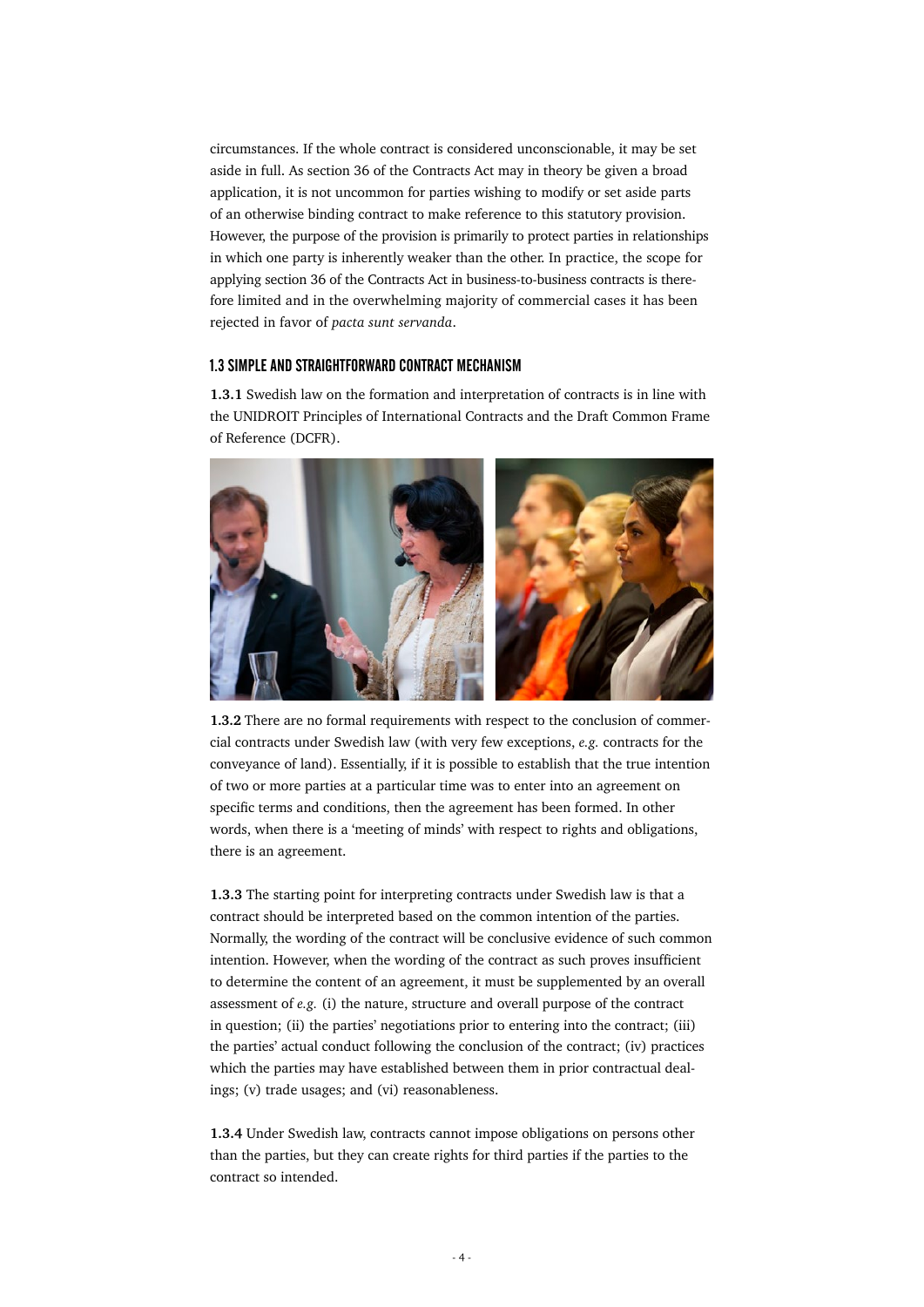**1.3.5** The practice adopted is therefore highly pragmatic and easy to understand for in-house lawyers evaluating or coordinating a dispute without prior experience of arbitration or prior knowledge of Swedish law.

#### 1.4 COMMERCIAL REALISM OVER LEGAL FORMALISM

**1.4.1** An explicit aim of the Swedish legislator when adopting commercial legislation is to facilitate the conduct of business. Representatives of commercial interests are consulted in connection with the preparation of new commercial legislation and the legislator consistently avoids burdening parties with formalistic legal requirements.

**1.4.2** A typical example of the Swedish non-formalistic approach is that a party cannot rely on another party's mistake where the party should reasonably have noticed the mistake.

**1.4.3** Furthermore, there is no requirement for consideration. One of the cornerstones of Swedish commercial law is that a party is entitled to rely on an offer. The law places very few restrictions on the binding nature of offers and, consequently, there is no requirement for consideration.



#### 1.5 EFFECTIVE REMEDIES

**1.5.1** Parties may freely agree on the remedies for breach of contract.

**1.5.2** In the event the remedies for breach of contract have not been specified in the contract, Swedish law provides for a number of statutory remedies, including the right to specific performance, the right to a price reduction, the right to withhold performance, the right to claim damages and the right to terminate the contract for cause.

**1.5.3** Swedish commercial law in general provides for full compensation for damage suffered due to a breach of contract, including compensation for lost profits. This means that the compensation should be an amount that puts the non-breaching party in the same economic position it would have been in had the breach not occurred, *i.e.* as if the contract had been duly performed. The burden of proving the breach, the damage and the causal relationship between the two falls on the party claiming damages.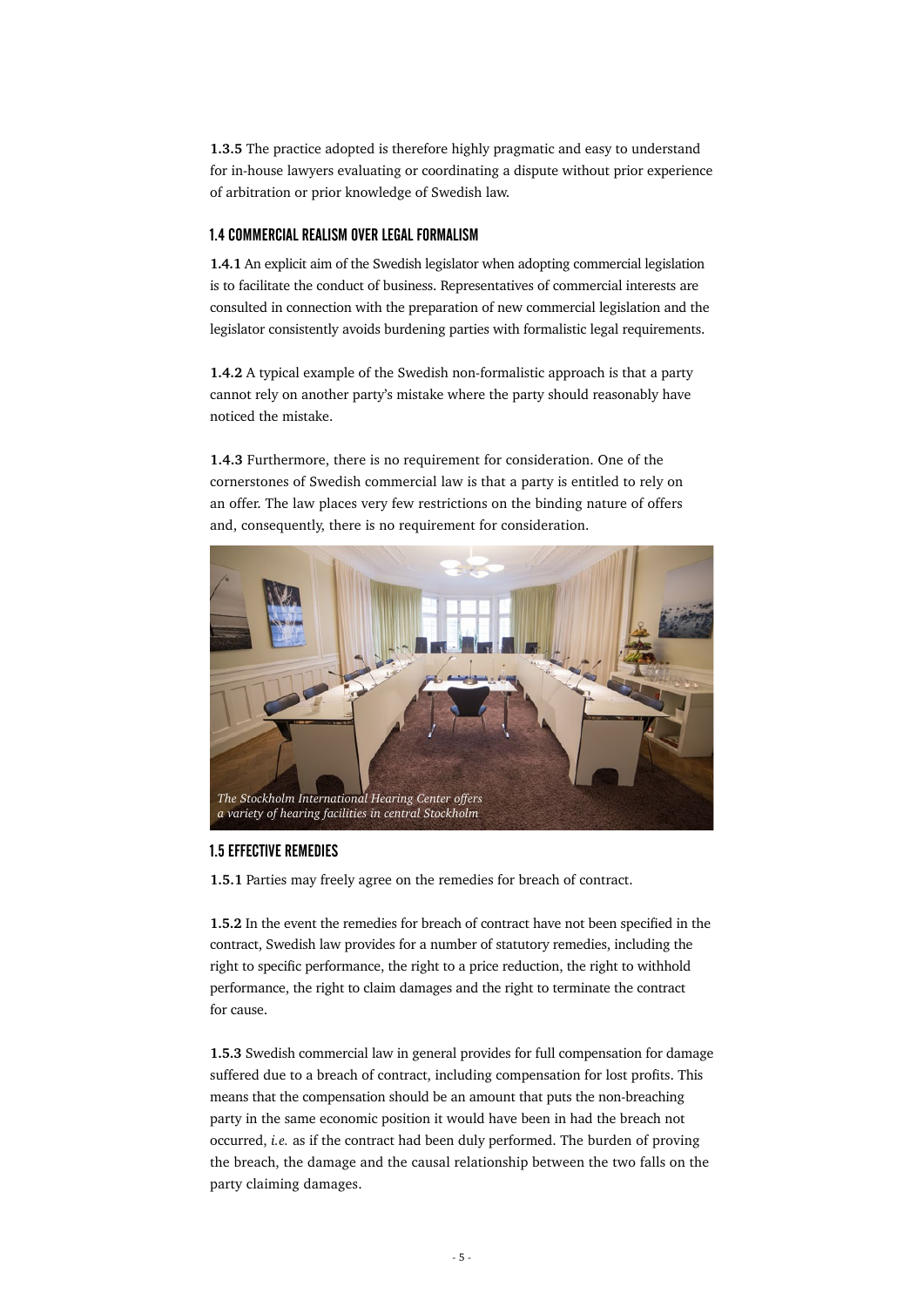**1.5.4** Swedish law generally does not allow punitive damages or exemplary damages.

**1.5.5** Contractual penalties as well as liquidated damages are recognized and enforceable under Swedish law.

**1.5.6** Limitations of liability are recognized under Swedish law. They will, typically, be set aside only in the exceptional event of a breach of contract caused by wilful default or gross negligence. In the context of commercial contracts, the threshold for certain behavior to be considered grossly negligent or intentional is very high.

**1.5.7** Swedish law provides for statutory interest for payment default and for restitution of payments, unless the parties have agreed otherwise.

#### 1.6 SWEDISH SUBSTANTIVE LAW AVAILABLE IN FOREIGN LANGUAGES

**1.6.1** All key Swedish commercial legislation has been translated and is available in English. Fundamental Swedish commercial legislation is also available in Russian and Chinese on the Arbitration Institute of the Stockholm Chamber of Commerce's (SCC) website.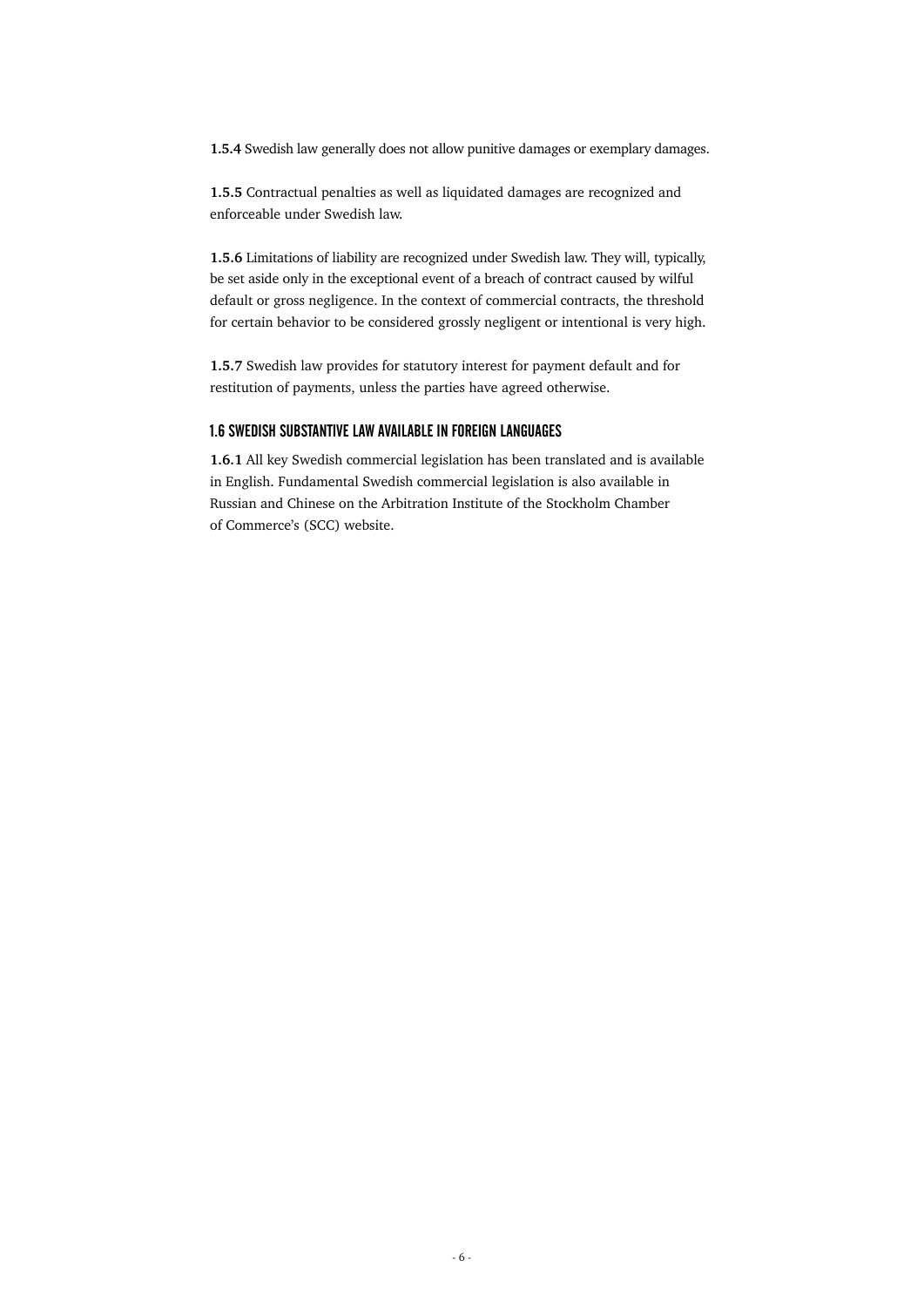# 2. WHY ARBITRATION IN SWEDEN?

#### 2.1 TRANSPARENT AND TRUSTWORTHY ARBITRATION VENUE

**2.1.1** Sweden is recognized globally for its transparent and open society. Year after year, Transparency International ranks Sweden as one of the least corrupt countries in the world. Stockholm is also recognized as one of only a few jurisdictions in which it is safe to seat high-stake arbitrations.

**2.1.2** With arbitration practitioners and users becoming increasingly aware of the dangers of corruption, finding neutral and unbiased seats for arbitration proceedings is of great importance. It is therefore no wonder that Stockholm, with its internationally-recognized low rate of corruption, international mind-set, arbitrationfriendly courts, moderate costs and long-standing tradition, is today one of the leading venues for international arbitration under a variety of rules, including the SCC Arbitration Rules, the UNCITRAL Arbitration Rules and the ICC Rules.



**2.1.3** Stockholm is also an international hub for many investment arbitrations under bilateral investment treaties and multilateral treaties, such as the Energy Charter Treaty.

#### 2.2 LONG-STANDING TRADITION

**2.2.1** Sweden has a long-standing tradition of supporting and respecting arbitration. Arbitration awards have been enforced by Swedish public authorities since at least the 17th century and references to arbitration as a recognized method of resolving disputes are found as early as in medieval legislation.

**2.2.2** The New York Convention was ratified by Sweden in 1972. The Washington Convention on the Settlement of Investment Disputes was ratified by Sweden in 1966 and the Geneva Protocol on Arbitration Clauses was ratified by Sweden in 1929.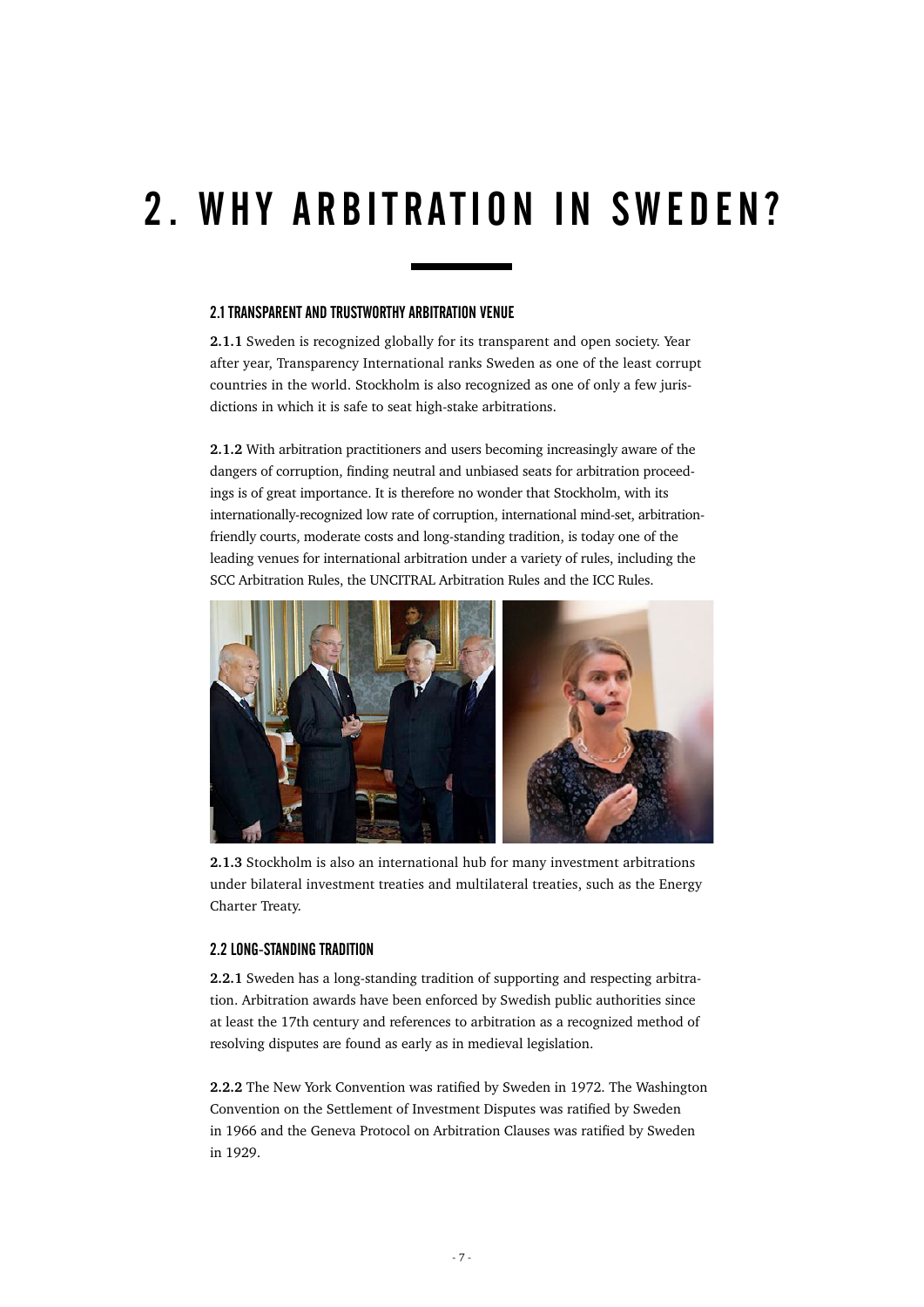**2.2.3** Ever since the introduction of the US/USSR Optional Clause Agreement (1977) between the AAA, the USSR Chamber of Commerce and the Stockholm Chamber of Commerce, Stockholm (via the SCC) has been the leading international arbitration venue for East-West disputes.

#### 2.3 ARBITRATION-FRIENDLY LEGAL ENVIRONMENT

**2.3.1** The principle of party autonomy is firmly entrenched in Sweden. Arbitration agreements are recognized as binding and the parties' choice of substantive law and language to use in the proceedings is respected.

**2.3.2** The Swedish concept of arbitrability is broad and the freedom to refer commercial disputes to arbitration is essentially unrestricted.

**2.3.3** Parties are free to appoint arbitrators of their own choice, as long as the arbitrator is independent and impartial.

**2.3.4** Many of the world's most prominent arbitrators act in Sweden on a regular basis. Sweden is also home to an internationally-renowned and active arbitration institute, the SCC. As a result, Swedish arbitration practice continuously evolves in line with, and is at the forefront of, international best practice.

**2.3.5** The Swedish tradition relating to the taking of evidence and production of documents is very similar to the IBA Rules on the Taking of Evidence. For example, long before the adoption of the IBA Rules, the Swedish tradition in arbitration and litigation proceedings alike has been to adhere to an adversarial principle, whereby:

• it is up to the parties to present the evidence and arguments on which they rely (cf. Article 3.1 of the IBA Rules);

• the parties are primarily responsible for the presentation of witness and expert evidence, and for cross-examining the other side's witnesses and experts (cf. Article 8.3 of the IBA Rules);

• requests for the production of documents must be granted to the extent they concern a specific document or category of documents, which has been explained to be relevant to the case and material to its outcome (cf. Article 3.3 of the IBA Rules); and

• the tribunal is free to assess the evidence presented to it (cf. Article 9.1 of the IBA Rules).

**2.3.6** The Swedish Arbitration Act is a user-friendly and supportive system for arbitration of the highest international standard. The principles of the UNCITRAL Model Law have been incorporated into the Swedish Arbitration Act.

**2.3.7** State courts are arbitration-friendly and abstain from asserting jurisdiction when the contract in dispute provides for arbitration.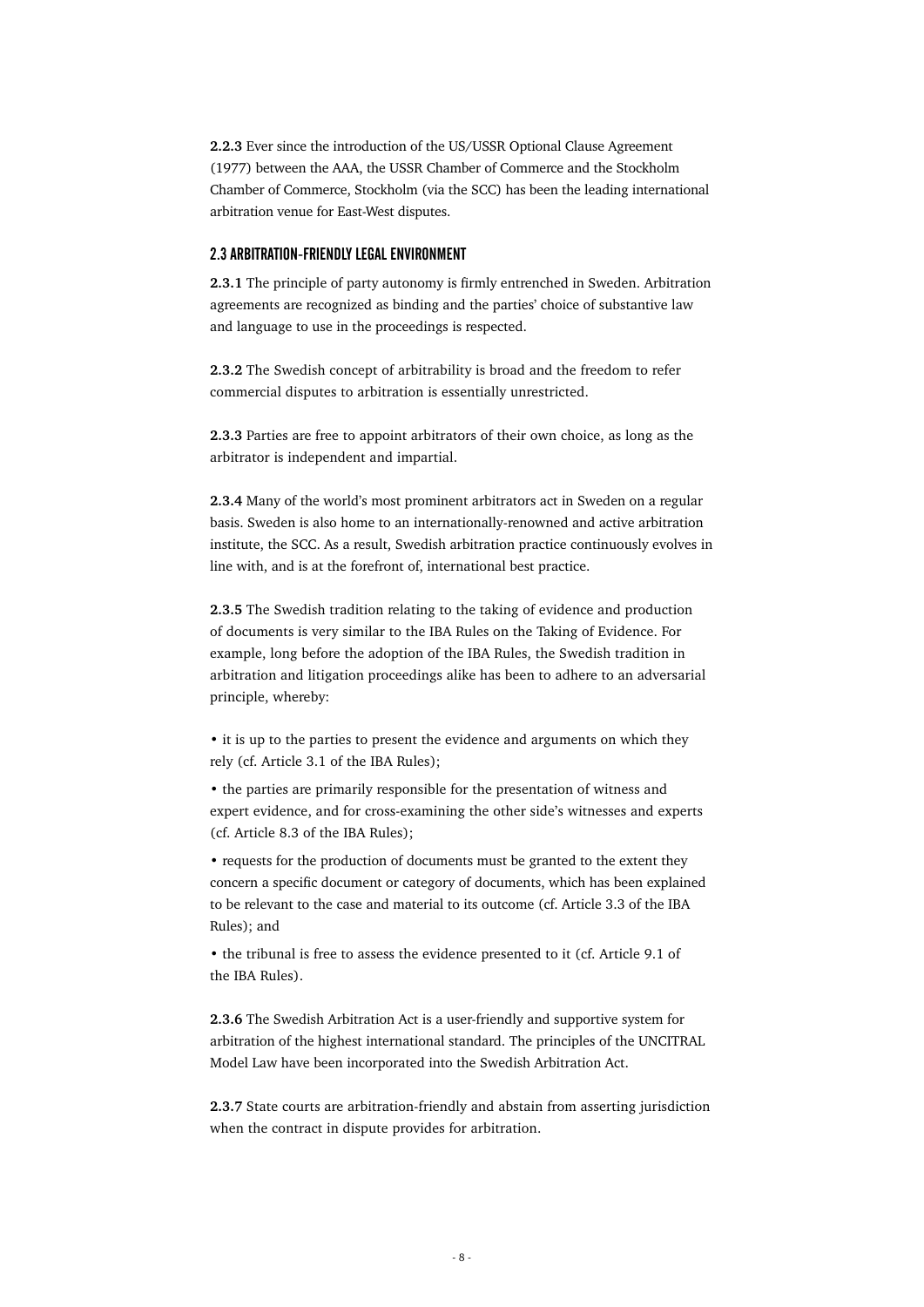**2.3.8** Upon request, state courts provide assistance in the taking of evidence and granting of interim measures in arbitration proceedings.

**2.3.9** Challenge actions against awards in arbitrations seated in Stockholm are brought in a specific division within the Svea Court of Appeal which specializes in arbitration cases.

**2.3.10** The Swedish Arbitration Act is available in English, French, German, Russian, Polish, Romanian, Czech and Chinese on SCC's website.

**2.3.11** There are several, comprehensive commentaries on Swedish arbitration law and practice available in English, including Commercial Arbitration in Sweden by Finn Madsen (2016); Arbitration in Sweden (2011) by Andersson/Isaksson/ Johansson/Nilsson; International Commercial Arbitration in Sweden (2011) by Kaj Hobér; and Arbitration Law of Sweden (2003) by Lars Heuman.

#### 2.4 ACTIVE AND COMPETENT ARBITRATION COMMUNITY

**2.4.1** The Swedish arbitration community has a high level of knowledge, integrity and diversity. Due to its extensive international experience, there is an in-depth understanding of the expectations of foreign parties and counsel.

**2.4.2** Conferences, seminars and roundtable discussions on international arbitration topics are frequently organized. This active community ensures that the Swedish arbitration environment conforms to international standards and adapts to and develops best practices.



**2.4.3** Swedish arbitration practitioners are fluent in English and many are experienced in cross-border arbitration both in Sweden and globally. A number of the Stockholm-based law firms have top-ranked dispute resolution practices and individuals.

**2.4.4** There is a multitude of arbitration organizations in Sweden supporting the arbitration community, such as the SCC, the SAA, YAS, Swedish Women in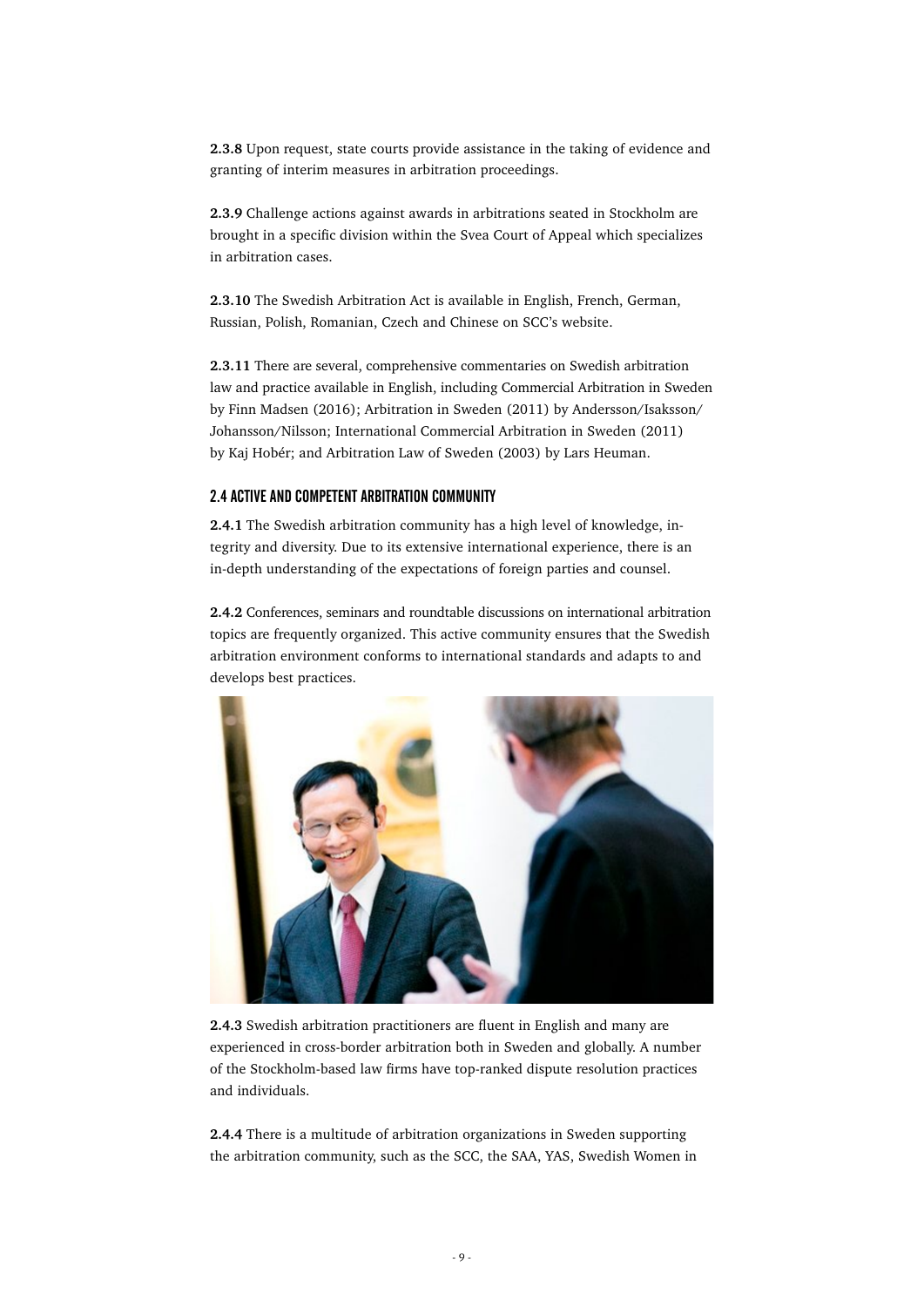Arbitration Network (SWAN), the Stockholm Centre for Commercial Law and Stockholm University.

#### 2.5 ADVANCED TRAINING OF ARBITRATORS AND COUNSEL

**2.5.1** The Swedish arbitration community works actively to train and promote up-and-coming arbitrators and counsel.

**2.5.2** Education initiatives include the Training Programme for Arbitrators hosted by the SCC and the SAA, the Master Program in International Commercial Arbitration Law at Stockholm University, and the basic arbitration training programme for junior associates by YAS.

**2.5.3** The SCC seeks to appoint well-qualified young arbitration practitioners as arbitrators when appropriate.



2.6 CONVENIENT AND WELL-FUNCTIONING VENUE

**2.6.1** Stockholm is easily accessible, vibrant, beautiful and an economic hub in Northern Europe.

**2.6.2** Stockholm has a multitude of hearing venues experienced in accommodating international arbitrations and offers a wide variety of hotels and restaurants.

**2.6.3** The cost of hosting an arbitration in Stockholm is lower than in most other arbitration capitals, despite its high-quality venues and accommodation.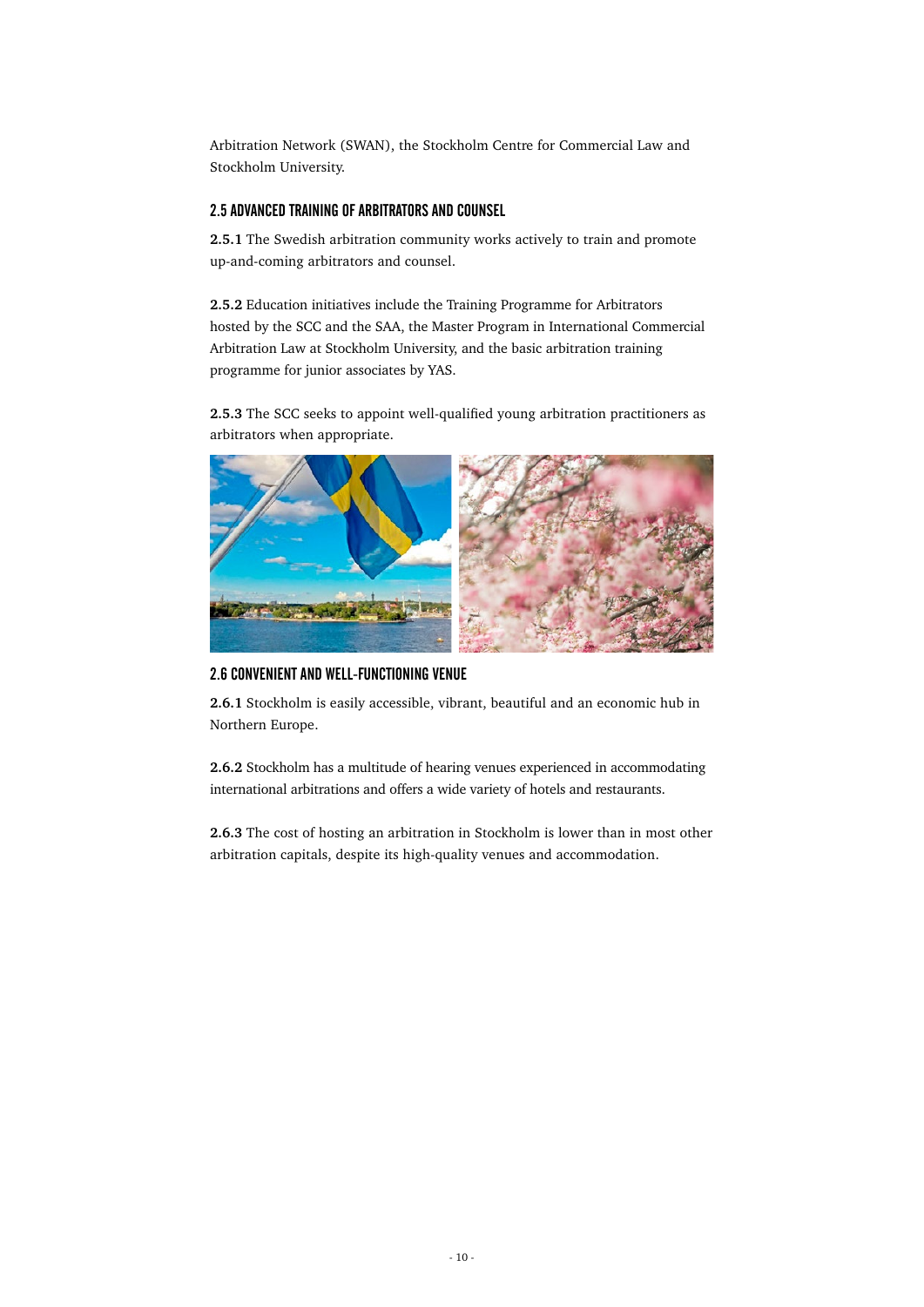### 3. WHY THE SCC?

#### 3.1 GENERAL CONSIDERATIONS

**3.1.1** The Stockholm Chamber of Commerce contributes to international trade and economic development globally by providing efficient mechanisms for dispute resolution. By being efficient and knowledgeable, and at the forefront of legal development, the SCC is one of the preferred arbitral institutions worldwide.

**3.1.2** The SCC is continuously at the forefront of best practices in international arbitration, taking into account its users' needs, and develops its rules and practices accordingly. In 2017, the SCC will publish an updated set of Arbitration Rules and Rules for Expedited Arbitrations, further promoting efficiency in arbitration by introducing new tools to meet the current and future needs of the international business community.

#### 3.2 GLOBAL STANDING

**3.2.1** The SCC is one of the world's leading arbitration institutes. Around 200 disputes are filed with the SCC each year, of which approximately 50% are international arbitrations. The SCC also acts as appointing authority in *ad hoc* arbitrations, UNCITRAL arbitrations and administers investment arbitrations.

**3.2.2** Over the years, some of the largest disputes in the world have been administered by the SCC, and the SCC continues to be one of the most popular venues for high-value claims.

**3.2.3** Second only to the ICSID Convention Arbitration Rules, the SCC Rules are the most frequently used institutional rules for investment arbitration in the world.

**3.2.4** Truly international – the SCC Board is the institute's decision-making body and the majority of its directors are internationally-distinguished arbitration practitioners.

#### 3.3 EFFICIENCY IN TERMS OF TIME AND COSTS

**3.3.1** Arbitration under the SCC Arbitration Rules is arguably the most expeditious of the leading institutional arbitration rules. The average time in an SCC proceeding under the SCC Rules is 12 months. In 2015, an award was rendered in over 50% of the SCC's cases within six to twelve months, and under the SCC Expedited Arbitration Rules, an award was rendered in over 62% of the SCC's cases within three to six months.

**3.3.2** Experienced and knowledgeable arbitrators make scrutiny of awards redundant, which saves 2-3 months. The secretariat usually deals with a communication from any of the parties the day it is received by the SCC.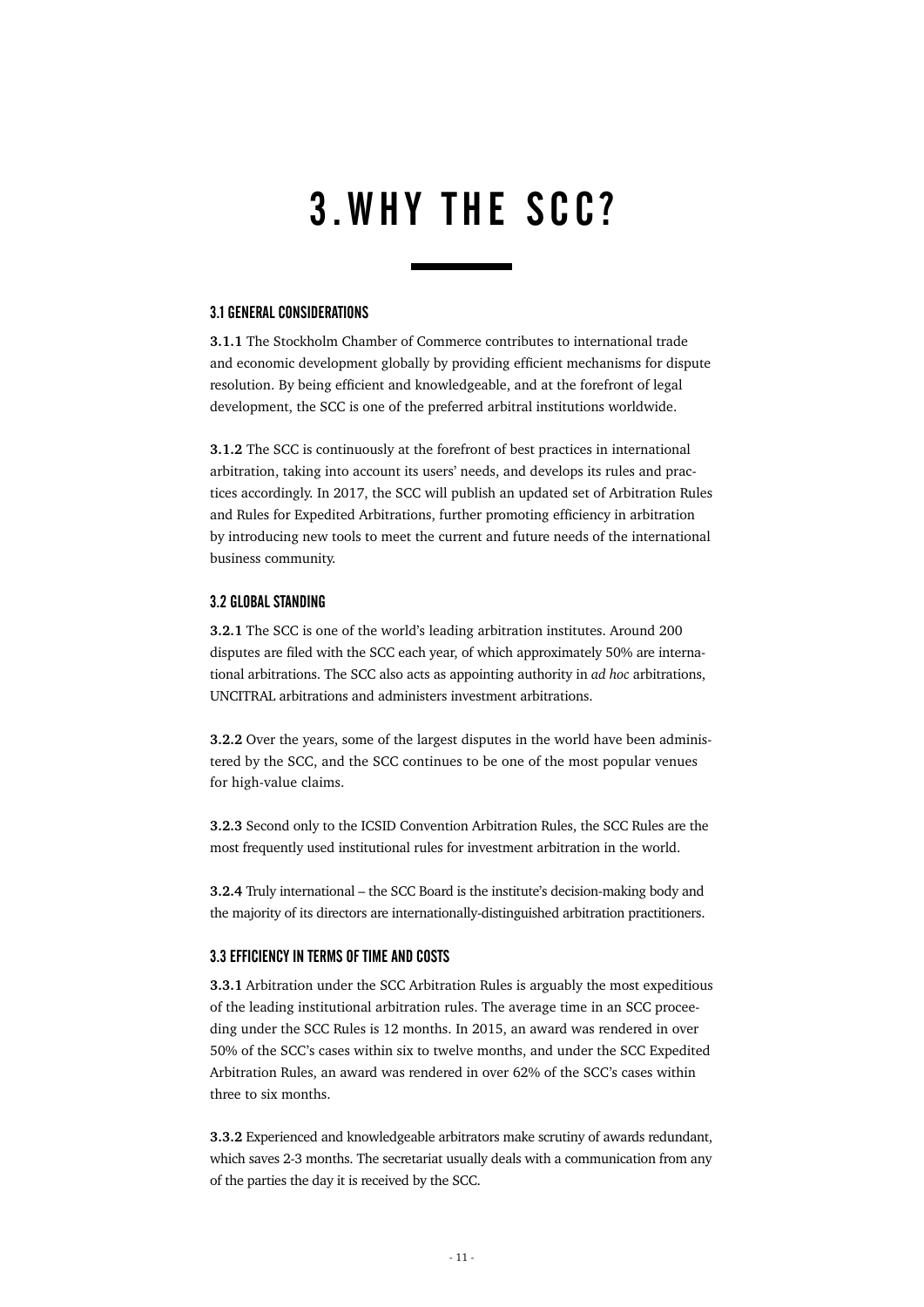**3.3.3** The SCC Expedited Arbitration Rules offer a fast-track alternative particularly suited for smaller disputes (see below section 3.5 Innovative Approaches in Developing Best Practices).

**3.3.4** The SCC has the most efficient and accessible secretariat. You can always get a straight answer and a swift response from one of the several knowledgeable counsels at the secretariat.

**3.3.5** Each case has a counsel and an assistant assigned to it, who see the case through from the request for arbitration until the award is rendered and the proceedings closed.

**3.3.6** The electronic case management system ensures each case is managed effectively and securely.



**3.3.7** In all SCC cases, party autonomy is highly valued. The SCC procedures are therefore unobtrusive, allowing the SCC to maintain its flexible, accessible, and cost-effective nature.

#### 3.4 INSTITUTIONAL EXCELLENCE

**3.4.1** Users' satisfaction with SCC arbitration is high and repeatedly confirmed through the SCC User's Survey.

**3.4.2** Characteristic of the work of the SCC is to be close to the dispute and in constant dialogue with the parties.

**3.4.3** The SCC is known for its swift service and no-nonsense approach.

**3.4.4** The SCC guarantees equal and neutral treatment by always ensuring the integrity of the SCC rules and procedures.

**3.4.5** The SCC's international recognition functions as a stamp of quality for the arbitral awards and facilitates the enforcement of awards in foreign jurisdictions.

#### 3.5 PARTY AUTONOMY AND FLEXIBILITY

**3.5.1** Parties have a choice between the SCC Arbitration Rules with one or three arbitrators, the SCC Expedited Arbitration Rules with one arbitrator, and the SCC Mediation Rules – whichever mechanism they think is best suited for resolving their disputes.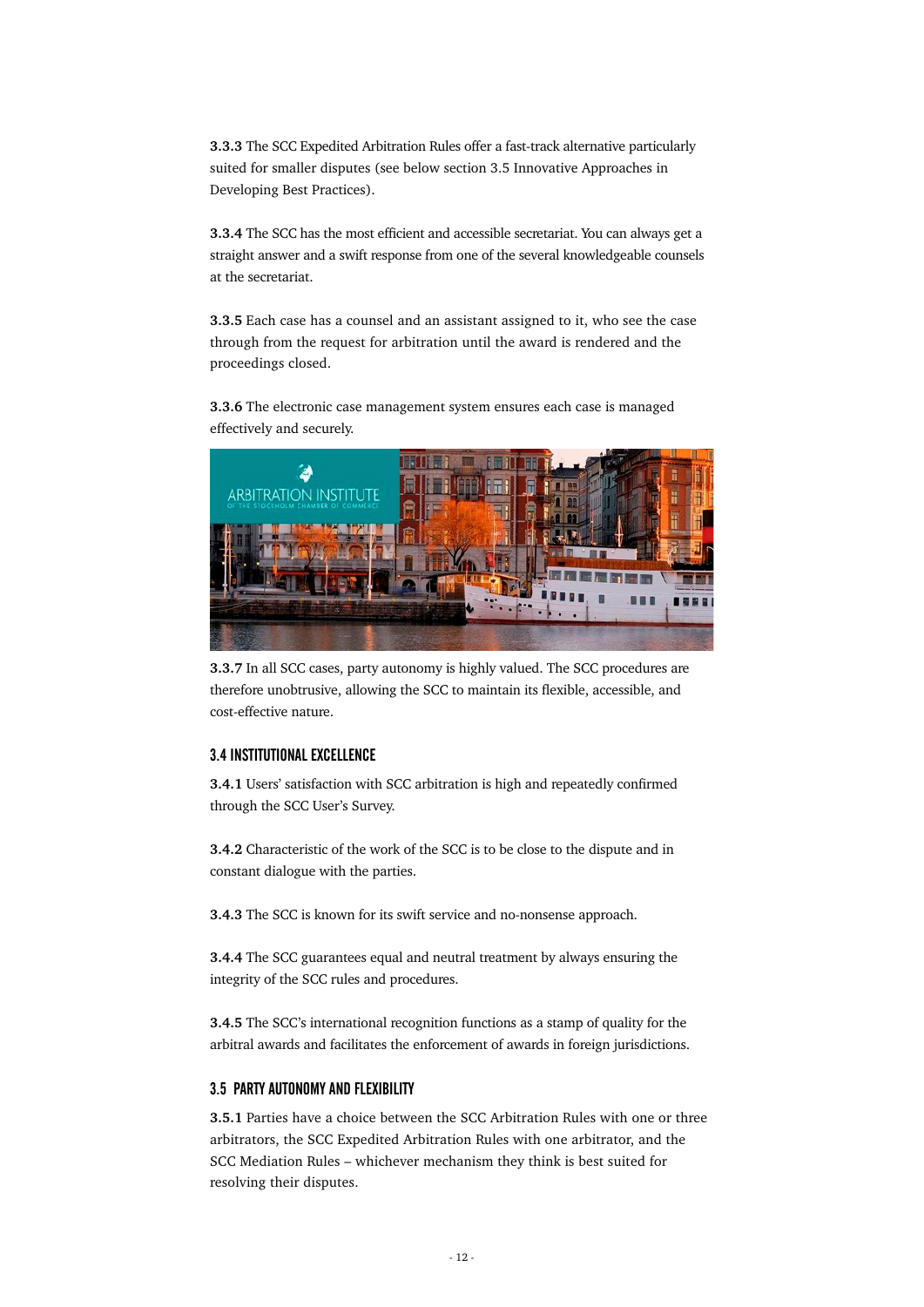**3.5.2** Parties appoint one co-arbitrator each and they may also jointly appoint the chairperson, if they so choose. When the case is to be decided by a sole arbitrator, the parties are always afforded the possibility to appoint that person jointly.

**3.5.3** When the SCC appoints arbitrators, the parties' wishes will be taken into account. When balancing the interests of the parties, the SCC always strives to appoint an individual with a profile acceptable to both parties.

#### 3.6 INNOVATIVE APPROACHES IN DEVELOPING BEST PRACTICES

**3.6.1** The SCC offers the possibility of appointing an emergency arbitrator where a party seeks interim measures before the constitution of an arbitral tribunal and time is of the essence. It is the fastest procedure under institutional rules where the SCC emergency arbitrator is to render the emergency decision within 5 days.

**3.6.2** A party may also request interim measures from the local Swedish courts without it being considered incompatible with the arbitration agreement or with the SCC Arbitration Rules. Minor and straightforward matters relating to interim measures are usually decided by the court of first instance within a few weeks, and if there is evidence of a tangible risk of sabotage or collusion by the respondent, a decision can be obtained without prior notice to the respondent.

**3.6.3** The SCC offers Expedited Arbitration Rules for small and medium-sized disputes. The expedited rules provide for an award within 3 months from the referral of the case file to the arbitrator and only allow a limited number of submissions per party. In practice, an award is usually rendered within 4-5 months. The model clause combining the expedited rules with the arbitration rules ensures maximal flexibility and a truly tailor-made arbitration.

**3.6.4** A separate award on the advance on costs can be requested by a party that has provided the other party's portion of the advance on costs. Such an award can be requested as soon as the case has been referred to the arbitral tribunal and is enforceable in most jurisdictions.

**3.6.5** The costs of the proceedings are determined by the amount in dispute, which provides for foreseeability and fair remuneration for the arbitrators. You only pay for what you ask for and you can calculate the arbitration costs before you even file a request for arbitration. There is no need to count hours and no need to negotiate rates with arbitrators.

**3.6.6** On its website, the SCC provides English, Russian and Chinese translations of the main Swedish procedural and substantive legislation. In addition, the SCC provides English translations of Swedish case law on arbitral issues via the Swedish Arbitration Portal, accessible on the SCC website. SCC also provides news on arbitration matters related to Sweden and/or SCC on the Internet and in its monthly newsletter.